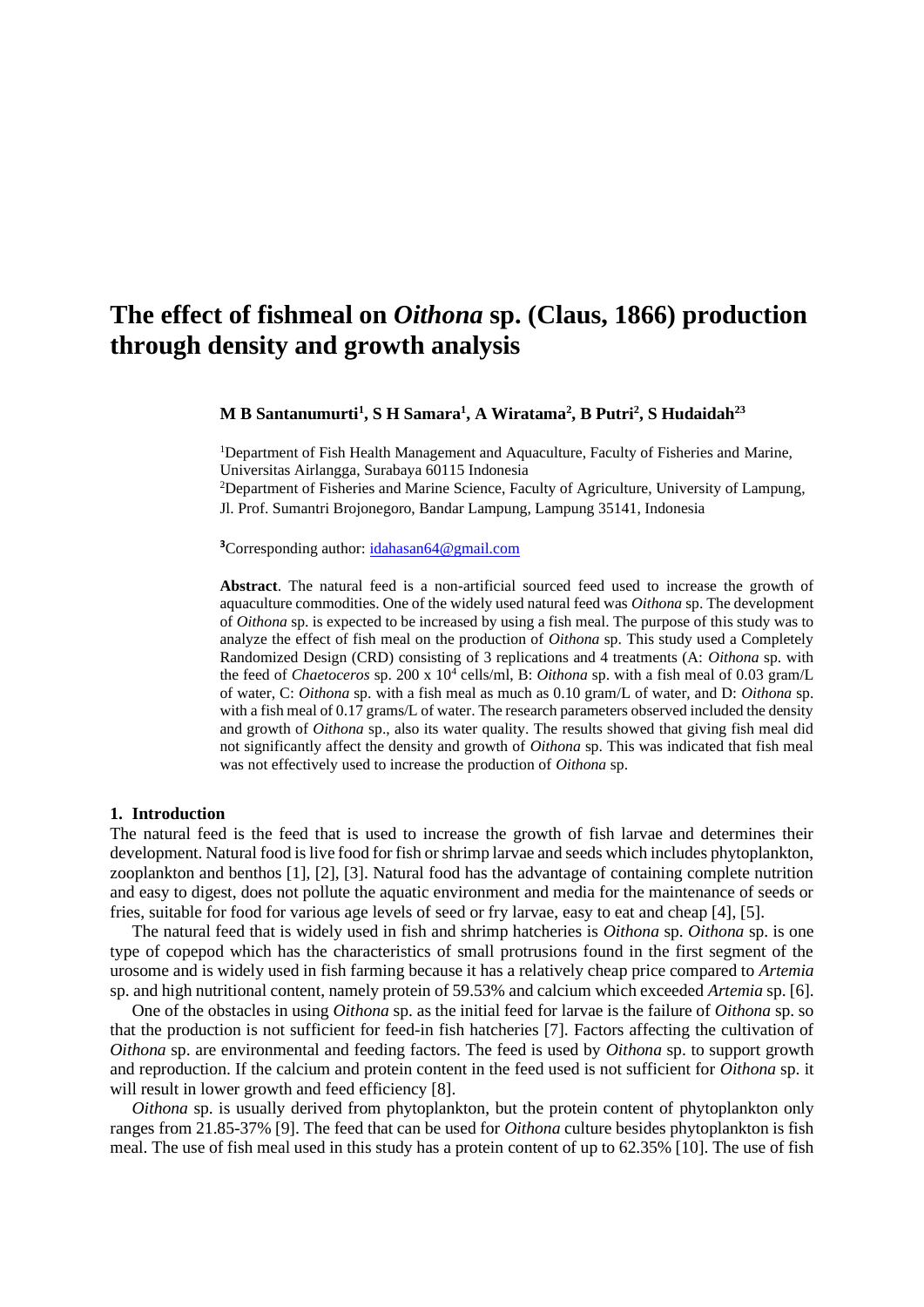meal in *Oithona* sp. This study aimed to analyze the effect of fish meal on the *Oithona* sp. production so that it could meet needs.

#### **2. Material and methods**

### *2.1. Sample preparation*

*Oithona* sp. used in this study was from the Lampung Marine Aquaculture Development Center. Broodstock of *Oithona* sp. was obtained by filtering using a plankton net of 300 μm, then put into each container as much as 100 ind/l according to previous studies [11]. Maintenance was carried out for 14 days with 3 times daily feeding according to treatment. and carry out regular water quality control. This study used a Completely Randomized Design (CRD) consisting of 3 replications and 4 treatments (A: *Oithona* sp. with the feed of *Chaetoceros* sp. 200 x 10<sup>4</sup> cells/ml, B: *Oithona* sp. with fish meal of 0.03 gram/L of water, C: *Oithona* sp. with fish meal as much as 0.10 gram/L of water, and D: *Oithona* sp. with fish meal of 0.17 grams/L of water. *Chaetoceros* sp. seeds used were from the Lampung Marine Aquaculture Development Center while the fish meal was from Sidomulyo, Lampung. Phytoplankton culture was carried out in with 1L of seawater media. The place for culture was equipped with aeration, lighting for photosynthesis of microalgae, and fertilization using 1 ml of Conway fertilizer, 1 ml of silicate and 1 ml of vitamin C. The seed volume was put into each culture bottle with a density of  $10<sup>4</sup>$ ind/ml. The calculation of the microalgae volume seeds for culture uses the following formula [12] :

$$
V1 \times N1 = V2 \times N2
$$

Note:

 $V1 =$  volume of inoculum (ml)

 $V2$  = volume of culture media used (ml)

 $N1 =$  amount of pure stock inoculum (cell/ml)

 $N2 =$  desired initial density (cell/ml)

#### *2.2 Research parameter calculation*

The research parameters observed included the density and growth of *Oithona* sp., also its water quality. The calculation of population density of *Oithona* sp. was done every day. Sampling for each treatment was repeated 10 times. At each sampling, the number of organisms based on the phase was also counted. The results of the average calculation of the number of *Oithona* sp. converted into the amount of ind/l with the following formula [13]:

$$
a = b \times (p/q)
$$

Note:

a = number of *Oithona* sp. individuals on culture media (individual/liter)

 $b =$  average number of *Oithona* sp. of the calculation loop (individual/liter)

 $p =$  volume of culture media (liter)

 $q =$  volume of culture media sample water (liter)

*Oithona* sp. growth is taken from population density data, then calculated using a modified formula [14]:

$$
\mu = \frac{\text{LnNt} - \text{LnNo}}{t} \times 100\%
$$

Note :

No: initial population density (ind/l)

Nt : population peak density (ind/l)

T : time (days)

M : population growth rate (%/day)

Water quality parameters measured were temperature, pH, DO, and ammonia. Temperature measurement was done using a thermometer, pH measurement using a pH meter, dissolved oxygen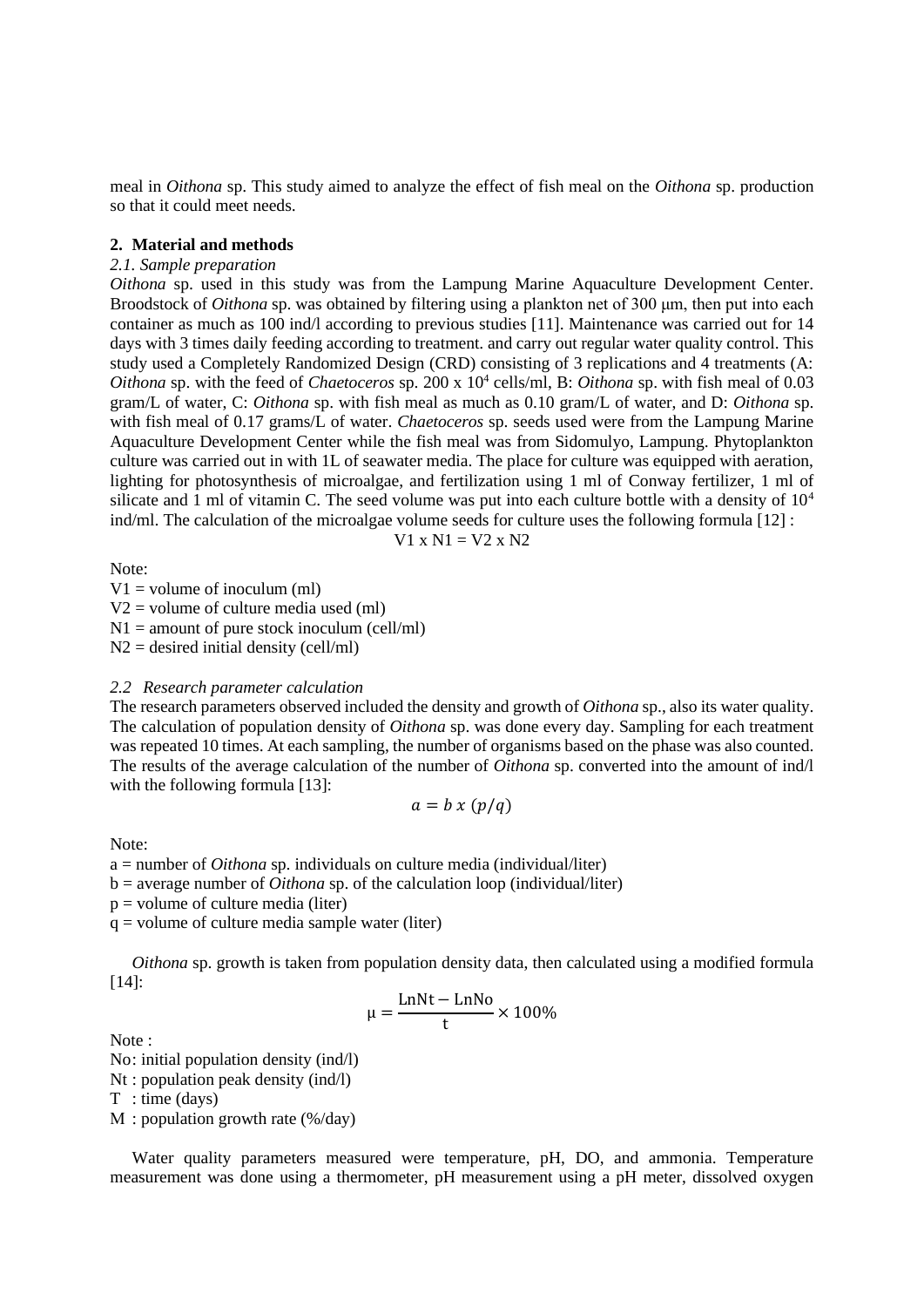measurement using a DO meter, ammonia measurement using a spectrophotometer as described in the previous study [15]. Water quality measurements were conducted 3 times a day.

Population data of *Oithona* sp. was analyzed by using the normality and homogeneity test. If the data were normally distributed and homogeneous, it was continued with the variance test (ANOVA) with a 95% confidence level. If there were significantly different results, it would be followed by the Least Significant Difference test using the SPSS 22 program [16].

#### **3. Result and discussion**

## *3.1. Oithona* sp. *Density*

The density of *Oithona* sp (figure 1.). which was fed with different amounts of *Chaetoceros* sp. and fish meal showed an increase in numbers. The addition of *Chaetoceros* sp. as feed yields the final amount of *Oithona* sp. of 1030 ind/ml, while *Oithona* sp. that were fed fish meal with an amount of 34 mg/l; 100 mg/l and 167 mg/l for 1497 ind/ml; 1367 ind/ml and 1030 ind/ml. The results of population density observations of *Oithona* sp. these consist of the nauplii, copepodite, and adult phases. Based on the graph of the population growth rate of *Oithona* sp. above could be seen in Figure 2.



**Figure 1**. *Oithona* sp. density during 14 days of maintenance (A: *Oithona* sp. with the feed of *Chaetoceros* sp. 200 x 10<sup>4</sup> cells/ml, B: *Oithona* sp. with fish meal of 0.03 gram/L of water, C: *Oithona* sp. with fish meal as much as 0.10 gram/L of water, and D: *Oithona* sp. with fish meal of 0.17 grams/L of water).

The results showed that treatment A 707 ind/ml with a standard deviation of 24.1, treatment B 795 ind/ml with a standard deviation of 30.6, treatment C 720 ind/ml with a standard deviation of 41.6, and treatment D 629 ind/ml with standard deviation 31.6. The results showed that there was no significant difference. This was presumably because the fish meal given affected the turbidity in the culture medium. Turbidity in the media causes oxygen availability to decrease because it interfered with the photosynthesis process. Thus, *Oithona* sp. experienced death and showed insignificant results. Previous studies had suggested that feeding could cause turbidity in water [17]. Previous studies had also stated that high turbidity causes disruption of water transparency and affected the photosynthesis intensity [18], and suboptimal photosynthesis would cause death in plankton [19].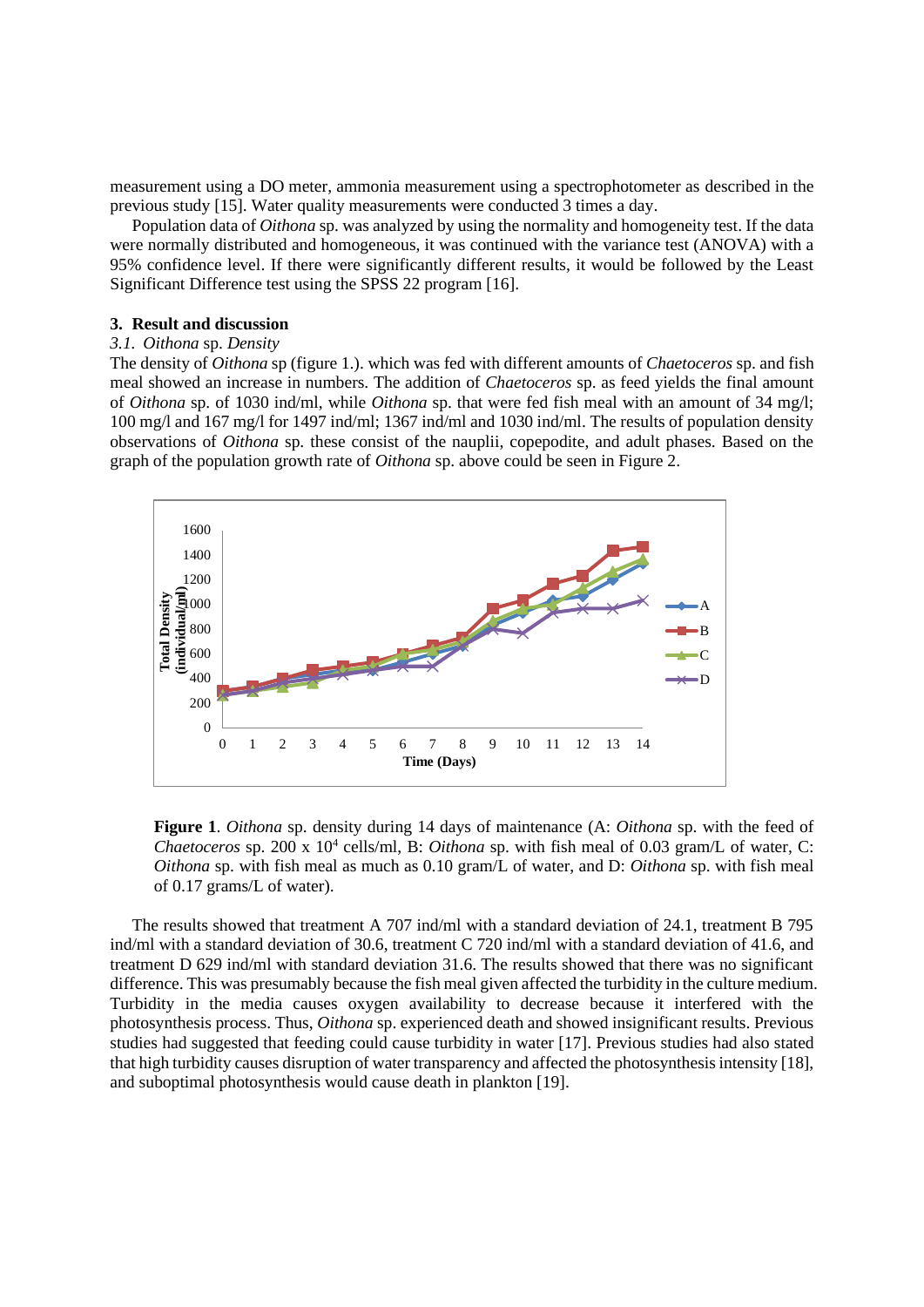

**Figure 2**. Density of *Oithona* sp. after 14 days (A: *Oithona* sp. with the feed of *Chaetoceros*  sp. 200 x 10<sup>4</sup> cells/ml, B: *Oithona* sp. with fish meal of 0.03 gram/L of water, C: *Oithona* sp. with fish meal as much as 0.10 gram/L of water, and D: *Oithona* sp. with fish meal of 0.17 grams/L of water).

#### *3.2. Growth of Oithona* sp.

Based on Figure 3, it could be seen that treatment A was 1.439 ind/ml with a standard deviation of 0.557, treatment B was 1.612 ind/ml with a standard deviation of 0.543, treatment C was 1.256 ind/ml with a standard deviation of 0.232, and treatment D was 1.264 ind/ml with a standard deviation 0.106. The population growth rate in *Oithona* sp. increased in all treatments. The *Oithona* sp. growth was affected by feed intake according to the type, size, and dose. If the feed could be digested by *Oithona* sp., it would be used as nutrition for growth. Although there was no significant difference in this study, the fish meal causes turbidity in the water compared to the use of *Chaetoceros* sp. According to previous research, the use of natural food in fish had the advantage of not polluting the cultivation media and made the water turbid [20].



**Figure 3**. Growth rate popullation of *Oithona* sp. (A: *Oithona* sp. with the feed of *Chaetoceros* sp. 200 x 10<sup>4</sup> cells/ml, B: *Oithona* sp. with fish meal of 0.03 gram/L of water, C: *Oithona* sp. with fish meal as much as 0.10 gram/L of water, and D: *Oithona* sp. with fish meal of 0.17 grams/L of water).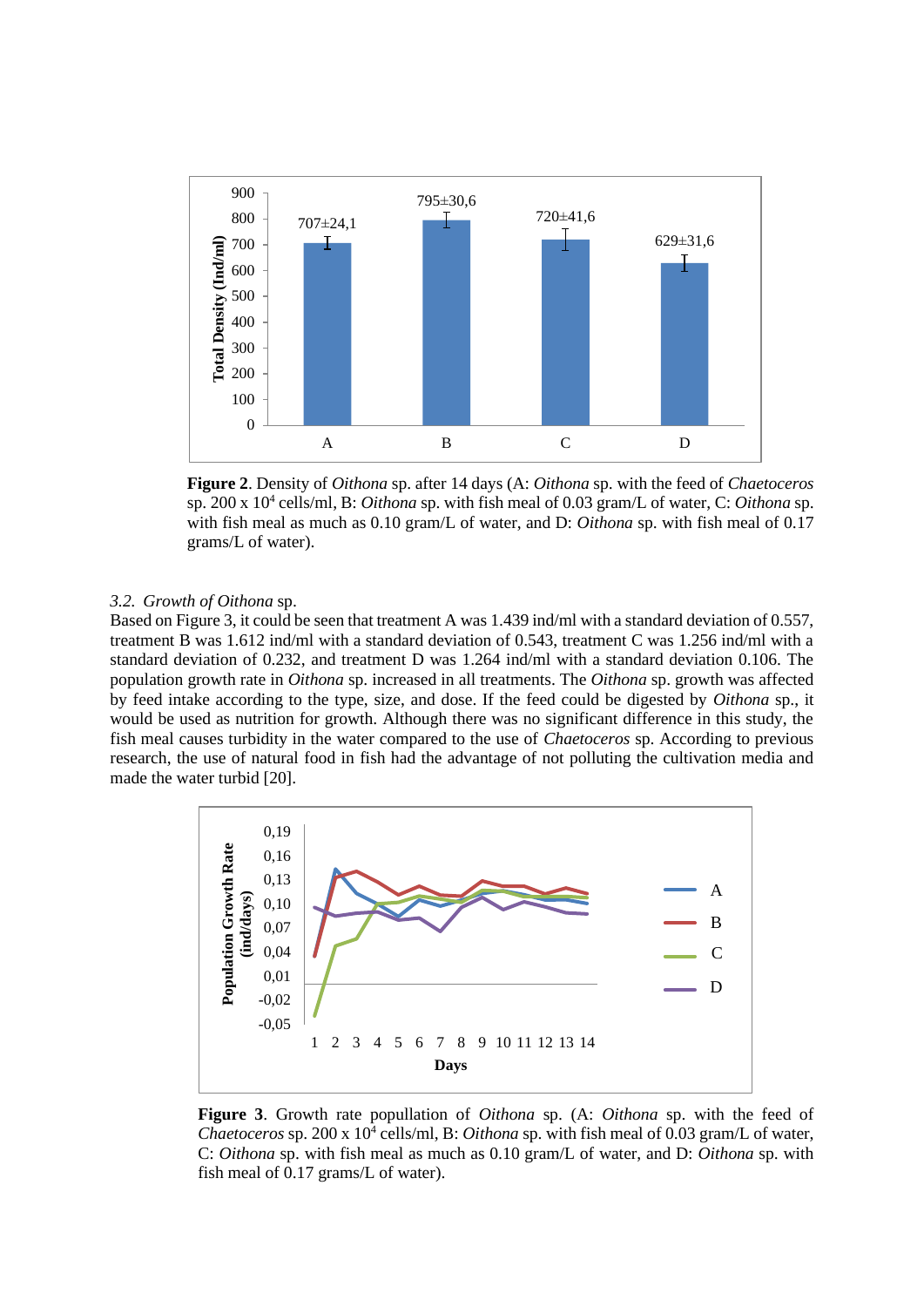## *3.3. Water Parameter*.

Based on the water quality measurement results (Table 1.), the temperature, pH, and salinity parameters were still within the tolerance threshold for plankton growth. This study showed low DO values, especially in treatments C and D. Treatments C and D contained more fish meal as feed for *Oithona* sp. than others, which caused turbidity in the water and consequently reduce the photosynthetic intensity [17], [18]. The lack of photosynthetic intensity would affect the oxygen content because photosynthesis would produce oxygen in the water [24]. The fishmeal application also has disadvantage. If it was excess it could cause ammonia to increase thereby reducing appetite [25], [26].

**Table 1.** Water quality parameters during *Oithona* sp. culture (A: *Oithona* sp. with the feed of *Chaetoceros* sp. 200 x 10<sup>4</sup> cells/ml, B: *Oithona* sp. with fish meal of 0.03 gram/L of water, C: *Oithona* sp. with fish meal as much as 0.10 gram/L of water, and D: *Oithona* sp. with fish meal of 0.17 grams/L of water).

| Treatment | Parameter              |                          |             |                        |
|-----------|------------------------|--------------------------|-------------|------------------------|
|           | Temperature            | pH                       | DO          | Salinity               |
|           | $({}^oC)$              |                          | (mg/l)      | (ppt)                  |
| A         | 24-27                  | $7.5 - 7.7$              | $4 - 4.5$   | $30 - 35$              |
| B         | $25 - 27$              | $7.3 - 7.6$              | $4 - 5.1$   | $30 - 35$              |
| C         | $24 - 27$              | $7.3 - 7.6$              | $2.7 - 4.1$ | $30 - 35$              |
| D         | $25 - 27$              | $7-7.6$                  | $2.1 - 3.4$ | $30 - 35$              |
| Range     | $25 - 29.5^{\text{a}}$ | $6,6 - 7,8$ <sup>b</sup> | $4-6^\circ$ | $20 - 35$ <sup>d</sup> |

Note: <sup>a</sup>[21], <sup>bc</sup>[22], <sup>d</sup>[23].

## **4. Conclusion**

The results showed that giving fish meal did not significantly affect the density and growth of *Oithona* sp. This was indicated that fish meal was not effectively used to increase the production of *Oithona* sp.

## **5. References**

- [1] El-Naggar H A, Allah H M K, Masood M F, Shaban W M, and Bashar M A 2019 *Egypt. J. Aquat. Res*. 45 273-280.
- [2] Chouvelon T, Strady E, Harmelin-Vivien M, Radakovitch O, Brach-Papa C, Crochet S, Knoery J, Rozuel E, Thomas B, Tronczynski J, and Chiffoleau J F 2019 *Maret. Pollut. Bull.* 146 1013- 1030.
- [3] Buda M, Suparta I N G, and Rifai A 2018 *Bul. Tek. Litkayasa Akuakul* 16 113-115.
- [4] Ashour M, Abo-Taleb H, Abou-Mahmoud M, and El-Feky M M M 2018 *Turk J. Fish. Aquat. Sci.* 18 1163-1175.
- [5] Al Adawiyah L, Ulkhaq M F, and Kenconojati H 2020 *J. Aquac. Fish Health* 9 155-163.
- [6] Perumal P, Rajkumar M, and Santhanam P 2009 *J. Envirol. Biol.* 30 1001-1003.
- [7] Aliah K, and Yaniharto D 2010 *J. Sains Teknol. Indonesia* 12 45-52.
- [8] Taufiq N, Rachmawati D, Cullen J, and Yuwono 2010 *ILMU KELAUTAN IJMS* 15 119 125.
- [9] Erlina A, Amini S, Endrawati H, and Zainuri M 2004 *ILMU KELAUTAN IJMS* 9 206-210.
- [10] Fahrizal A, and Ratna R 2018 *Gorontalo Fish. Jour.* 1 10-21.
- [11] Eldy W F, Murwani S, and Rusyani E 2014 *Pros. Sem. Nas.* 1 107-114.
- [12] Febrinawati N, Putri B, and Hudaidah S 2020 *J. Perikanan Unram* 10 20-28.